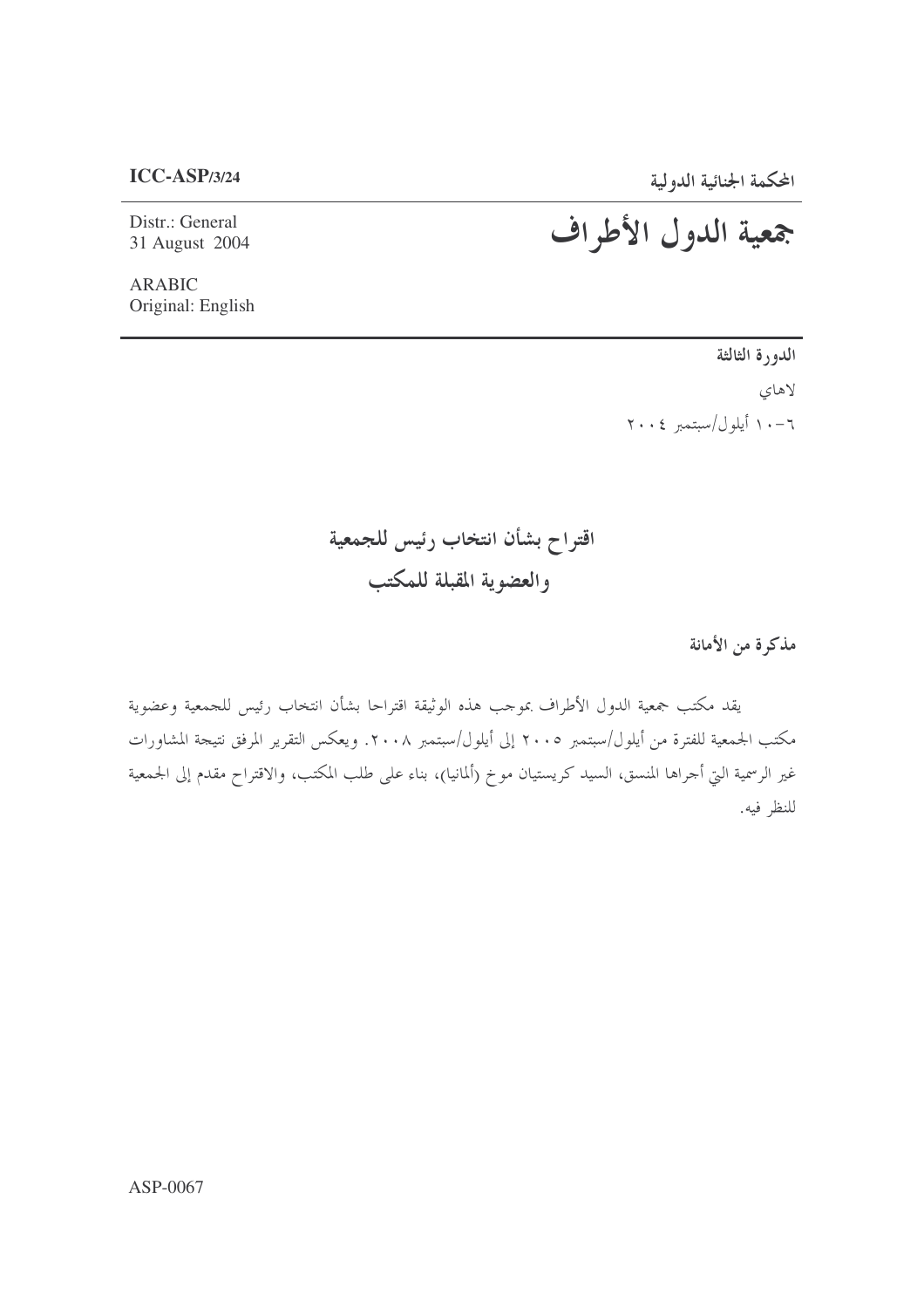## اقتراح بشأن انتخاب رئيس للجمعية والعضوية المقبلة للمكتب

طلب مكتب جمعية الدول الأطراف في ٢٤ حزيران/يونيو ٢٠٠٤ من السيد كريستيان موخ من الوفد  $-1$ الدائم لألمانيا لدى الأمم المتحدة أن يجري مشاورات غير رسمية مع الدول الأطراف بشأن عضوية المكتب المقبل. ويحتوى هذا التقرير على نتيجة المشاورات ودراسة المكتب للمسألة.

قام المنسق فيما بين ٢٨ حزيران/يونيو و٢١ تموز/يوليو ٢٠٠٤ بإجراء لقاءات ثنائية مع ممثلي ٤٣ دولة  $-\tau$ طرفاً من جميع المحموعات الإقليمية، وذلك للتباحث بشأن الموضوعين التاليين:

- التوزيع المقبل لمقاعد المكتب على المحموعات الإقليمية؛
- والتدابير اللازمة لتعزيز الاستمرارية بين المكتب الحالي والمقبل.

واتسمت المشاورات بطابع إبداعي وبناء وكانت تحركها رغبة مشتركة في إيجاد حلول لسلسلة القضايا  $-\tau$ التي يعتبرها الجميع هامة. وتم الإعراب عن آراء متنوعة بشأن بعض الجوانب، غير أنه نشأ لدى المنسق في نماية الأمر انطباع بالتوصل إلى توافق الآراء بشأن جميع القضايا، وطمأنته أغلبية الوفود بألها توصلت إلى تسوية آرائها مع عواصم كل منها. وكانت هناك بالتأكيد حالات ربما فضلت فيها دولة طرف نتيجة مخالفة بشأن موضوع محدد. بيد أنه كان من الواضح أنه لم يحدث أن كانت إحدى الدول الأطراف ميالة إلى العمل بما تفضله ولو أدى ذلك إلى الإخلال بتوافق الآراء. وقد أظهر جميع المتحاورين مرونة ورغبة في التقدم بصورة متناسقة وبالوتيرة المطلوبة.

- أما فيما يخص التوزيع المقبل لمقاعد المكتب فقد تم تأييد الصيغة التالية:  $-\xi$
- 
- مجمه عة؛

مجموعة الدول الآسيوية: ٣ مقاعد، وذلك بشرط: (أ) أن يُنتخَب الرئيس المقبل للجنة وثائق الاعتماد من دولة عضو تنتمي إلى المجموعة الآسيوية وليست عضوا في المكتب؛ (ب) وأن يوجه إليه المكتب دعوة دائمة للمشا, كة في اجتماعات المكتب بدون حق في التصويت.

وتجدر الملاحظة بأن هذه الصيغة هي حل وسط يرمي إلى التغلب على الصعوبة المتمثلة في أنه لا النهج  $-\circ$ "الرياضي" الصرف ولا "التمثيل المتساوي" يستطيع أن يؤدي إلى نتائج مقنعة. ورأى بعض المحاورين أنه لا ينبغي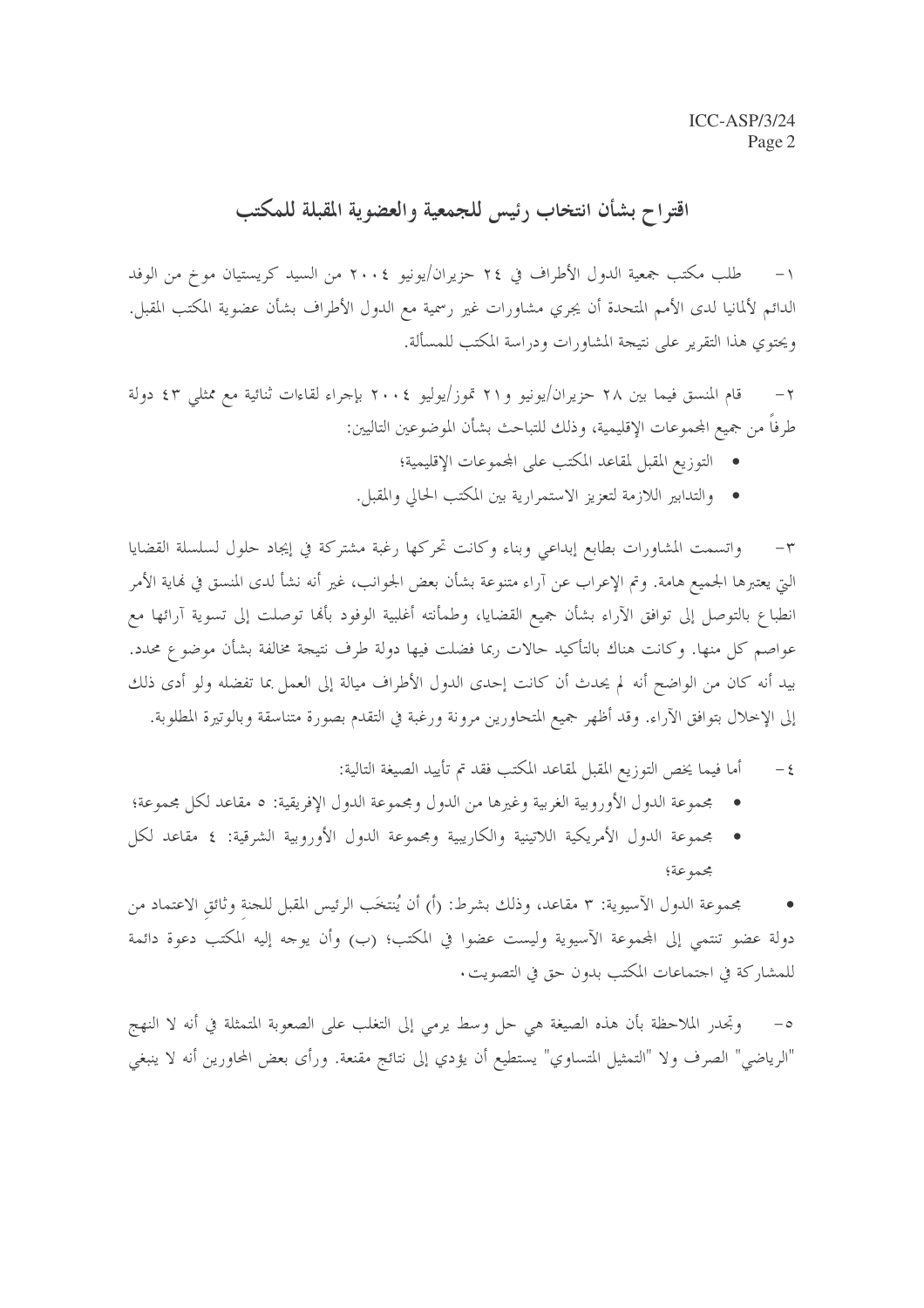لهذا الحل الوسط أن يتجاوز مدة ولاية المكتب المقبل (٢٠٠٥-٢٠٠٨)، وأنه قد يجدر بالاهتمام إعادة النظر في عضوية المكتب في المؤتمر الاستعراضي سنة ٢٠٠٩.

وأما بخصوص الاستمرارية بين المكتب الحالي والمكتب المقبل، فقد كان هناك إجماع على تأييد فكرة  $-\mathcal{I}$ الانتخاب المسبق لرئيس مقبل لجمعية الدول الأطراف- مثل رئيس الجمعية العامة للأمم المتحدة — قبل البداية الفعلية لفترة الولاية. فسيتيح هذا الفرصة لرئيس مقبل لجمعية الدول الأطراف كي يشارك في احتماعات المكتب ويشارك في شؤون المحكمة الجنائية الدولية، ومن ثم يتعود على مسؤولياته المقبلة. وكانت الأغلبية العظمى لمحاوري المنسق على استعداد مبدئيا لانتخاب رئيس مقبل للجمعية قبل الموعد بمدة أقصاها سنة واحدة. وتجدر الملاحظة مع ذلك بأن عددا قليلا من الدول الأطراف أعرب عن تفضيله لإجراء الانتخاب قبل بداية مدة الولاية ببضعة أشهر فقط

وفيما يتعلق بعنصر آخر من عناصر الاستمرارية، لم يكن هناك أي اعتراض على فكرة دعوة رئيس سابق  $-\vee$ للجمعية كي يشارك بصفة مراقب في اجتماعات المكتب.

وذهب معظم المحاورين إلى أنه ليس من الضروري إجراء انتخابات مسبقة لعضوية المكتب أو لمناصب غير  $-\lambda$ منصب الرئيس.

أشار المنسق إلى أنه ذكر لمحاوريه أنه من الضروري أن تكون هناك رؤية واضحة بشأن: (أ) موقع المكتب  $-9$ المقبل؛ و(ب) ومرشح موضع إجماع، لكي يتم انتخاب رئيس الجمعية المقبل في وقت قريب، أي أثناء الدورة الثالثة المقبلة لجمعية الدول الأطراف (من ٦إلى ١٠ أيلول/سبتمبر).

١٠- ويرى المنسق أنه يوجد تأييد ساحق لفكرة إبقاء المكتب في نيويورك. إذ إن نصف عدد الدول الأطراف تقريبا ليس لديه سفارة في لاهاي ولا يمكنه المساهمة في أعمال المكتب إلا إذا كان مقره في نيويورك. كما أن هناك إحساس عام بأنه طالما أصبح مقر المحكمة ثابتا في لاهاي، لا بدّ من الاحتفاظ بحضور سياسي في الأمم المتحدة في نيويورك، وأن الهدف من إنشاء المكتب أصلا، ولأسباب متعددة، هو القيام هذا الدور. والاعتبار المهم الآخر، الذي يطبق على رئيس الجمعية وعلى أعضاء المكتب الآخرين، هو أن معرفة الدبلوماسية المتعددة الأطراف والمؤسسات الدولية العاملة والتمويلية، وتجربة رئاسة المؤتمرات المتعددة الأطراف تمثل متطلبات أساسية، وأنه من الأسهل مصادفتها في المنظمات المتعددة الأطراف.

١١– بالنسبة لتوافق الآراء بشأن المرشح لمنصب الرئيس، يرى المنسق أنه سيكون هناك إجماع لتأييد الممثل الدائم لكوستاريكا لدى الأمم المتحدة في نيويورك، السيد برينو ستاغنو أوغارت.